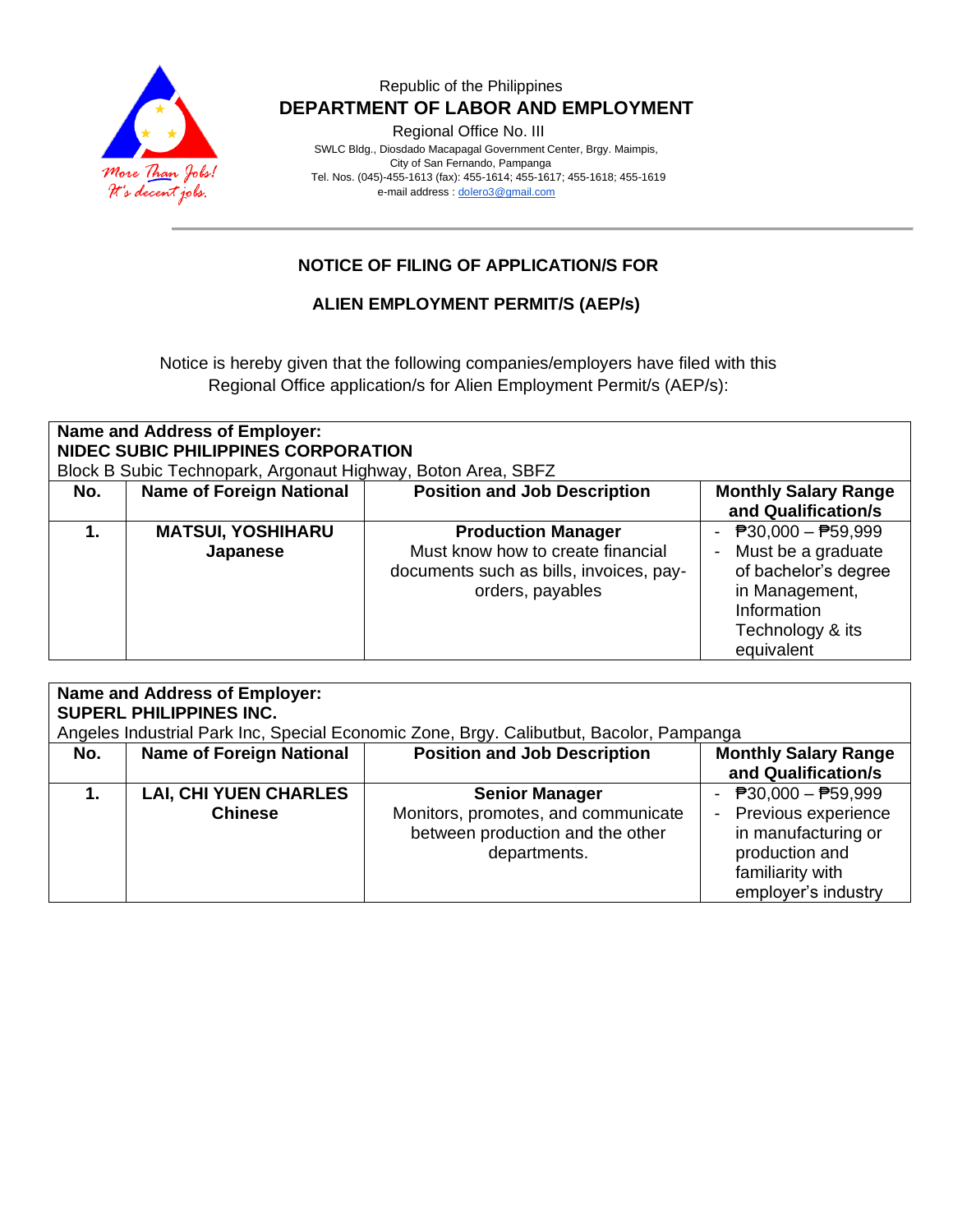

# Republic of the Philippines  **DEPARTMENT OF LABOR AND EMPLOYMENT**

Regional Office No. III

 SWLC Bldg., Diosdado Macapagal Government Center, Brgy. Maimpis, City of San Fernando, Pampanga Tel. Nos. (045)-455-1613 (fax): 455-1614; 455-1617; 455-1618; 455-1619

e-mail address [: dolero3@gmail.com](mailto:dolero3@gmail.com)

| Name and Address of Employer:<br>PHILIPPINE BONWAY MANUFACTURING INDUSTRIAL CORPORATION<br>Blk 16 Lot 1 & 2, Dela Paz, San Simon, Pampanga |                                 |                                                                        |                                                                                                  |  |
|--------------------------------------------------------------------------------------------------------------------------------------------|---------------------------------|------------------------------------------------------------------------|--------------------------------------------------------------------------------------------------|--|
| No.                                                                                                                                        | <b>Name of Foreign National</b> | <b>Position and Job Description</b>                                    | <b>Monthly Salary Range</b><br>and Qualification/s                                               |  |
|                                                                                                                                            | XIAO, DELONG<br><b>Chinese</b>  | <b>Marketing Assistant</b><br>Understanding company product &<br>brand | - $P30,000 - P59,999$<br>- Ability to work<br>effectively within a<br>team and<br>independently. |  |

| Name and Address of Employer:<br>THE PLAZA HOTEL BALANGA CITY INCORPORATED<br>80 J.P. Rizal St., Poblacion, Balanga City, Bataan |                                  |                                                             |                                                                        |  |
|----------------------------------------------------------------------------------------------------------------------------------|----------------------------------|-------------------------------------------------------------|------------------------------------------------------------------------|--|
| No.                                                                                                                              | <b>Name of Foreign National</b>  | <b>Position and Job Description</b>                         | <b>Monthly Salary Range</b><br>and Qualification/s                     |  |
|                                                                                                                                  | <b>KODAKA, HARUO</b><br>Japanese | <b>Executive Japanese Chef</b><br><b>Head Japanese Chef</b> | $\overline{P}30,000 - \overline{P}59,999$<br>Knows Japanese<br>Cuisine |  |

| <b>Name and Address of Employer:</b><br>TITUS GLOBAL-TECH, INC.<br>Unit 27E PhilExcel Business Park, Clark Freeport Zone, Pampanga |                                  |                                                                                                                          |                                                                                                                                      |  |
|------------------------------------------------------------------------------------------------------------------------------------|----------------------------------|--------------------------------------------------------------------------------------------------------------------------|--------------------------------------------------------------------------------------------------------------------------------------|--|
| No.                                                                                                                                | <b>Name of Foreign National</b>  | <b>Position and Job Description</b>                                                                                      | <b>Monthly Salary Range</b><br>and Qualification/s                                                                                   |  |
|                                                                                                                                    | <b>MIKES, ROBERT</b><br>Romanian | <b>Lead Java Developer</b><br>Providing guidance and leadership to<br>Junior developers relating to software<br>projects | - $P30,000 - P59,999$<br>With experience in<br>Software<br>development (Java,<br>React, WebApp),<br>guidance to junior<br>developers |  |